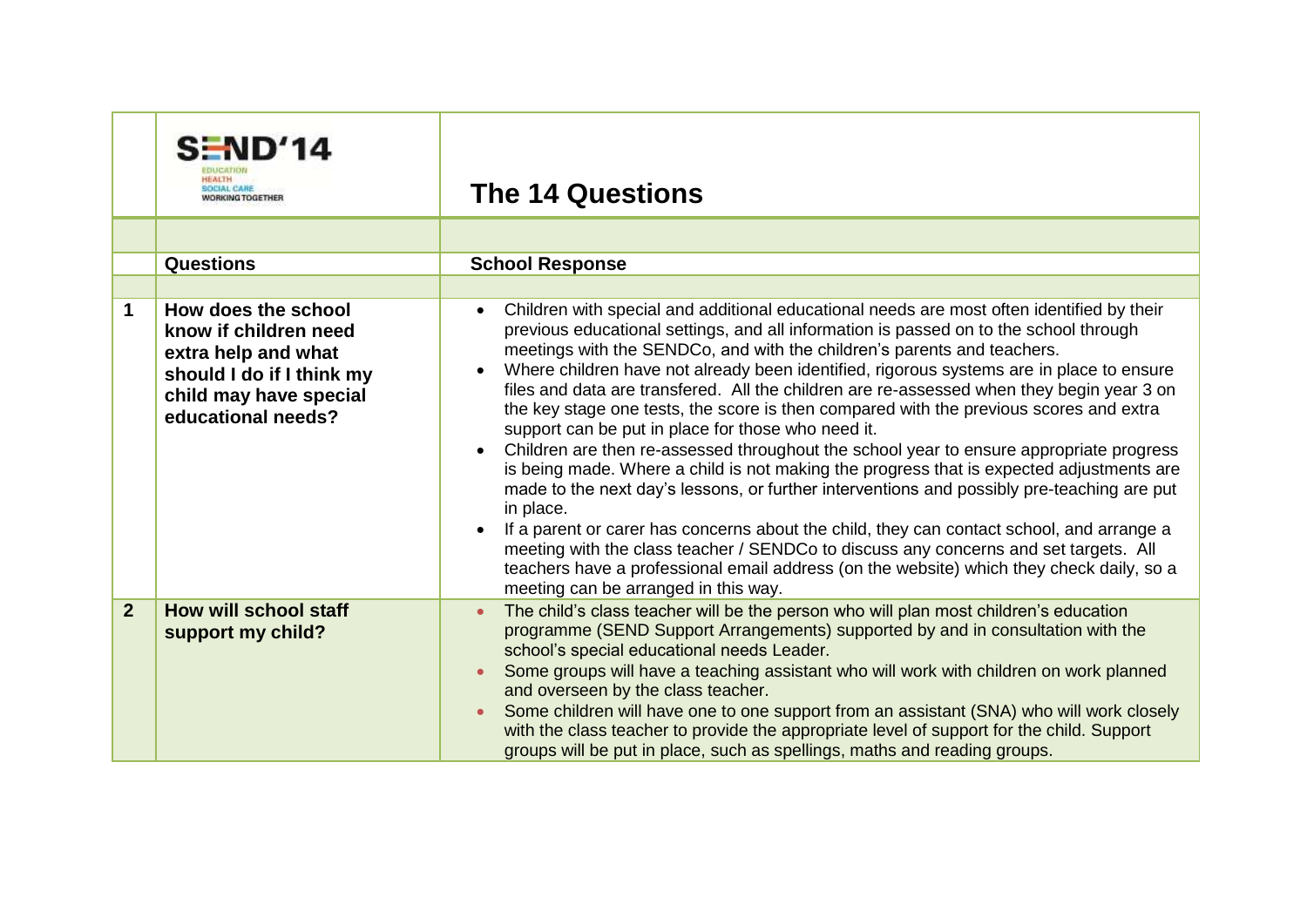|                         |                                                                                                                         | Support for children is very carefully monitored through teacher observations, monitoring of<br>$\bullet$<br>lesson plans, and looking at the children's work, also through progress meetings with<br>group teachers and continual assessment, as well as formal end of term assessments.<br>The School's SEN Governor (A Farquhar) has termly meetings with the Sendco to discuss<br>$\bullet$<br>progress and provision, and a report is given to the Governors each term.                                                                                                                                                                                                                                                                                                                                                                                                                                                                                                                                                                                                                                                                                                                                                                            |
|-------------------------|-------------------------------------------------------------------------------------------------------------------------|---------------------------------------------------------------------------------------------------------------------------------------------------------------------------------------------------------------------------------------------------------------------------------------------------------------------------------------------------------------------------------------------------------------------------------------------------------------------------------------------------------------------------------------------------------------------------------------------------------------------------------------------------------------------------------------------------------------------------------------------------------------------------------------------------------------------------------------------------------------------------------------------------------------------------------------------------------------------------------------------------------------------------------------------------------------------------------------------------------------------------------------------------------------------------------------------------------------------------------------------------------|
| 3                       | How will the curriculum<br>be matched to my child's<br>needs?                                                           | In the classroom the class teacher will set the children in different groups of ability and<br>differentiate the work for each group based around the same learning objective. The<br>school has set ability groups for Maths and within those groups, teachers can give<br>differentiated work and different amounts of support to the children that they have.<br>These groupings are assessed at regular intervals both formally in tests and through<br>teacher assessment throughout the term so children will always be in the group that best<br>suits their needs.<br>Differentiation can be through different levels of texts, tasks with more support for some<br>children, word banks, writing frames, sentence stems to aid answering questions or cloze<br>procedure activities, and also extension activities. All the children are expected to have<br>met the same learning objective by the end of the lesson. This high level of expectation<br>enables all children to reach their full potential.                                                                                                                                                                                                                                   |
| $\overline{\mathbf{4}}$ | How will both you and I<br>know how my child is<br>doing and how will you<br>help me to support my<br>child's learning? | Teachers / SENDCo and office emails are available for parents to contact school if they<br>need to discuss anything or raise concerns. Home/school contact books are also in place<br>for children where more contact is necessary. Meetings and phone calls can also be<br>arranged.<br>Teachers, the SENDCo, and the Assessment Lead track children's progress continuously<br>by tracking data half-termly informal assessments to check progress and completing<br>termly formal assessment, which also generates targets for pupils.<br>At the beginning of each term a termly overview of what is being taught throughout the<br>school is sent home. For an individual child's SEND Support Arrangements, this can be<br>discussed in termly meetings with the class teacher and SENDCo where progress on<br>previous targets can be assessed and new targets set.<br>Parent training is available throughout the school year such as a maths workshops, a<br>reading workshop and a positive parental workshop this year with a post pandemic child<br>focus. Outside agencies such as speech and language and behaviour support often hold<br>workshops outside school which we signpost in the school bulletin when they become<br>available. |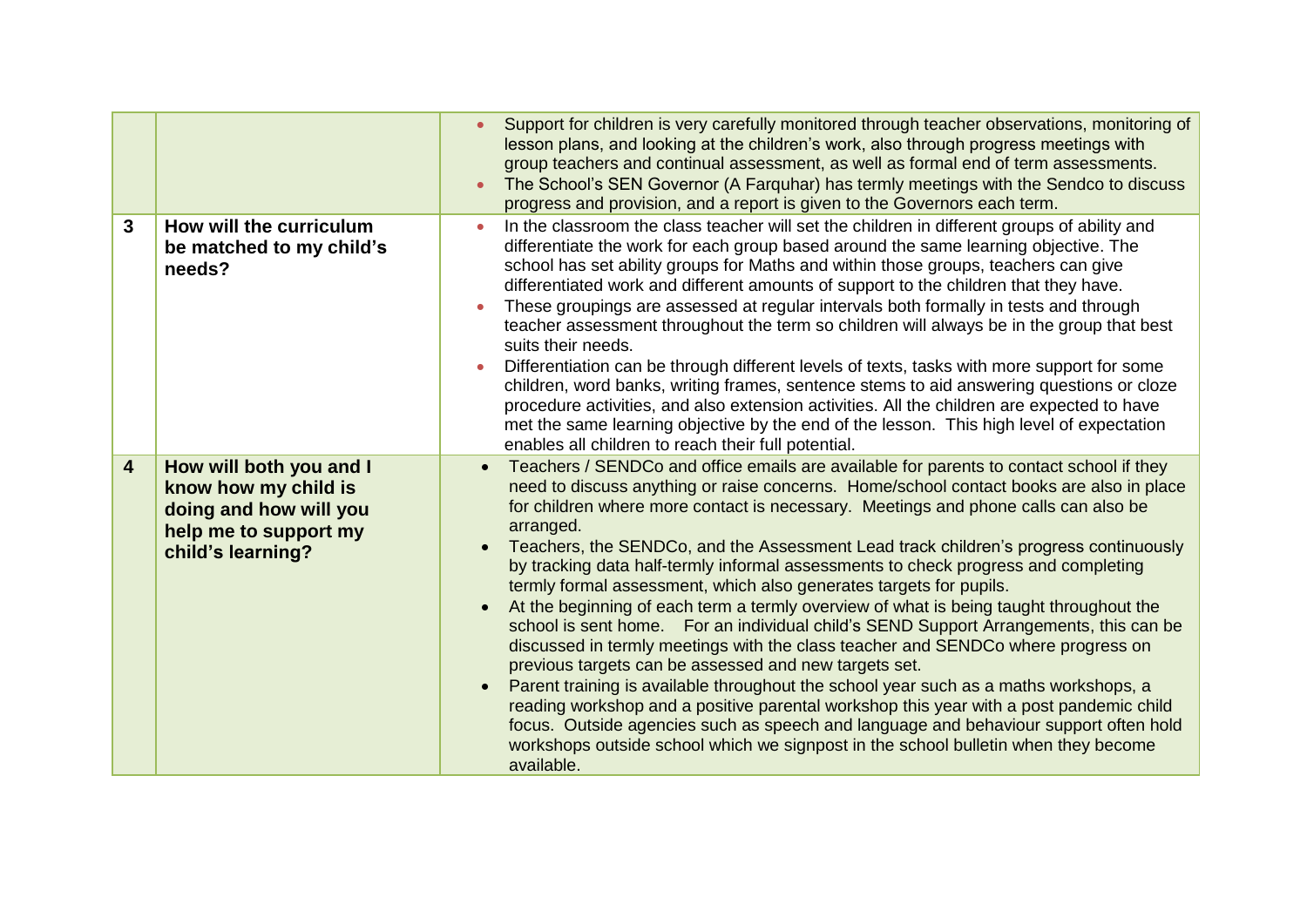| 5              | What support will there<br>be for my child's overall<br>well-being?                                | In every class room the children have a 'mood box', in which they put their name card<br>every day to indicate how they are feeling. This is monitored by the class teacher and<br>teaching assistants, to ensure their emotional wellbeing is ensured.<br>In the lower school we also provide a 'zones of regulation' display, so the children can<br>$\bullet$<br>move their feelings around as the day progresses to signpost teachers to any concerns.<br>This is being rolled out across the school.<br>We have trained emotional literacy support assistants (ELSA's) and well being champions<br>in school to support children with their emotional needs, particularly the post pandemic<br>child.<br>A Pets as Therapy dog also visits children in school who experience confidence issues<br>$\bullet$<br>with their reading ability.<br>The majority of staff are trained in first aid so there are first aiders on the site at all times<br>and there is a medical room that children can go to if they have an injury or are feeling<br>unwell.<br>Our school runs a social skills group for children who have difficulty socially or emotionally<br>$\bullet$<br>and to encourage good social interaction with other children.<br>The school has a restorative justice behaviour policy which the staff are trained in and this<br>helps to support children's friendships. Peer mentors from year 6 also run alongside this<br>at playtimes.<br>School council is another way in which we enrich our pupils wellbeing. Children from each<br>$\bullet$<br>class are voted to be members by their peers. All children are able to contribute to their<br>views about school. In addition to this there is Eco and sports crew. |
|----------------|----------------------------------------------------------------------------------------------------|----------------------------------------------------------------------------------------------------------------------------------------------------------------------------------------------------------------------------------------------------------------------------------------------------------------------------------------------------------------------------------------------------------------------------------------------------------------------------------------------------------------------------------------------------------------------------------------------------------------------------------------------------------------------------------------------------------------------------------------------------------------------------------------------------------------------------------------------------------------------------------------------------------------------------------------------------------------------------------------------------------------------------------------------------------------------------------------------------------------------------------------------------------------------------------------------------------------------------------------------------------------------------------------------------------------------------------------------------------------------------------------------------------------------------------------------------------------------------------------------------------------------------------------------------------------------------------------------------------------------------------------------------------------------------------------------------------------------------------------------|
| $6\phantom{1}$ | <b>What specialist services</b><br>and expertise are<br>available at or accessed<br>by the school? | Once the class teacher has recognised that a child needs more support than the school<br>can offer, the class teacher, parent and SENDCo discuss the child's needs and how the<br>school can support them further. A referral is then made to the most relevant service<br>available. The school has access to a variety of specialist teachers through the local area<br>teams.<br>Example of these are:<br>Learning and Language Support Teachers<br><b>Behaviour Support Teachers</b><br><b>Educational Psychologists</b><br>Hearing and Visually impaired specialist teachers.<br>Speech and Language Therapists<br>Occupational Therapists.                                                                                                                                                                                                                                                                                                                                                                                                                                                                                                                                                                                                                                                                                                                                                                                                                                                                                                                                                                                                                                                                                             |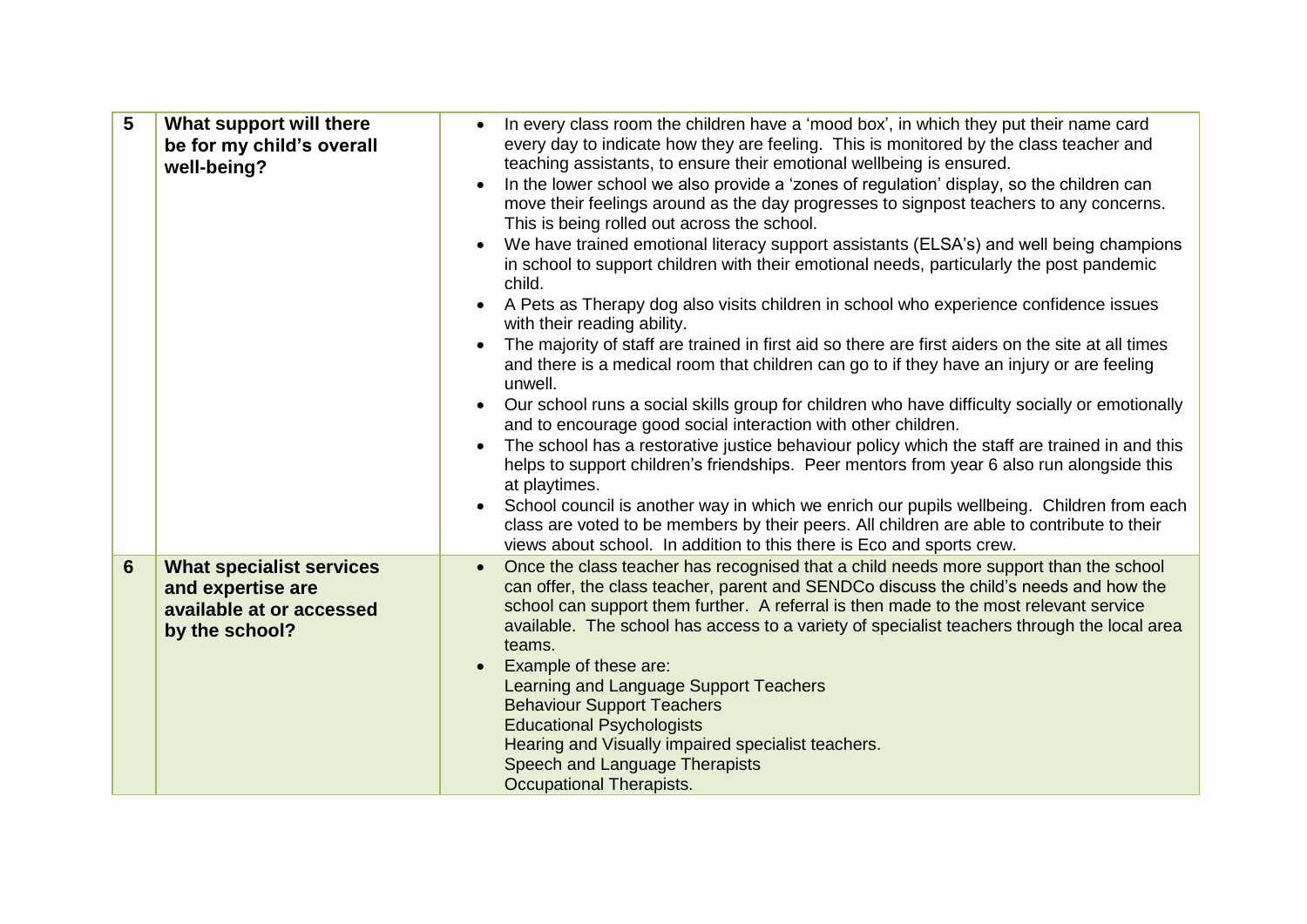|    |                                                                                                             | Linden Bridge School have an outreach department for children on the Autistic Spectrum.<br>Home start parental support.                                                                                                                                                                                                                                                                                                                                                                                                                                                                                                                                                                                                                                                                                                                  |
|----|-------------------------------------------------------------------------------------------------------------|------------------------------------------------------------------------------------------------------------------------------------------------------------------------------------------------------------------------------------------------------------------------------------------------------------------------------------------------------------------------------------------------------------------------------------------------------------------------------------------------------------------------------------------------------------------------------------------------------------------------------------------------------------------------------------------------------------------------------------------------------------------------------------------------------------------------------------------|
| 7  | What training are the staff<br>supporting children and<br>young people with SEND<br>had or are having?      | The staff have had training from:<br>$\bullet$<br>Linden Bridge Outreach on Autistic Spectrum Disorders<br>Training from Learning and Language Support on Dyslexia<br>training from the hearing Impaired specialist teachers on working with children with hearing<br>aids.<br>Positive touch training.<br>All staff have also been trained in their National Curriculum areas which include how to<br>support children with SEND.<br>In school ongoing training has included a variety of intervention training, phonics, snap<br>maths, Choral reading, Timetable Rockstars are examples of this.                                                                                                                                                                                                                                      |
| 8  | How will my child be<br>included in activities<br>outside the classroom<br>including school trips?          | All children are included in all activities. Some children will have one to one support when<br>$\bullet$<br>outside the school, and any equipment needed will be taken with them. Any additional<br>adult support or external teachers are made aware of the needs of the children so they can<br>adapt their lessons or activities accordingly and any child with special educational needs<br>and/or disabilities will always have an adult who knows them in their group.<br>All parents are invited to a meeting before a residential school trip to discuss the general<br>$\bullet$<br>arrangements and activities. Within these meetings any questions are answered, but<br>further meetings can take place to ensure that all of a child's needs can be met. On some<br>occasions parents attend school trips as direct carers. |
| 9  | How accessible is the<br>school environment?                                                                | The school is fully wheel chair accessible with a disabled toilet near to the reception area.<br>$\bullet$<br>We have access to translators for parents of children who do not speak English. Amongst<br>$\bullet$<br>our staff we have fluent; Spanish, French, Urdu, Hindi and Farsi speakers. Our head-<br>teacher is able to communicate in BSL.<br>Equipment for children with Special Educational Needs is usually supplied through a<br>$\bullet$<br>support service such as Occupational Therapy, or purchased by the school.<br>We have an internal defibrillator located in our office, available to anyone during office<br>hours.                                                                                                                                                                                            |
| 10 | How will school prepare<br>and support my child to<br>join the school, transfer<br>to a new setting, school | Before a child with special educational needs and disabilities begins at the school,<br>$\bullet$<br>transition meetings take place between the child's current teachers and their new teachers.<br>The new teacher and SENDCo will go to the child's year 2 annual review meeting with the<br>parents and other professionals to discuss the needs of the child. If necessary, the child                                                                                                                                                                                                                                                                                                                                                                                                                                                |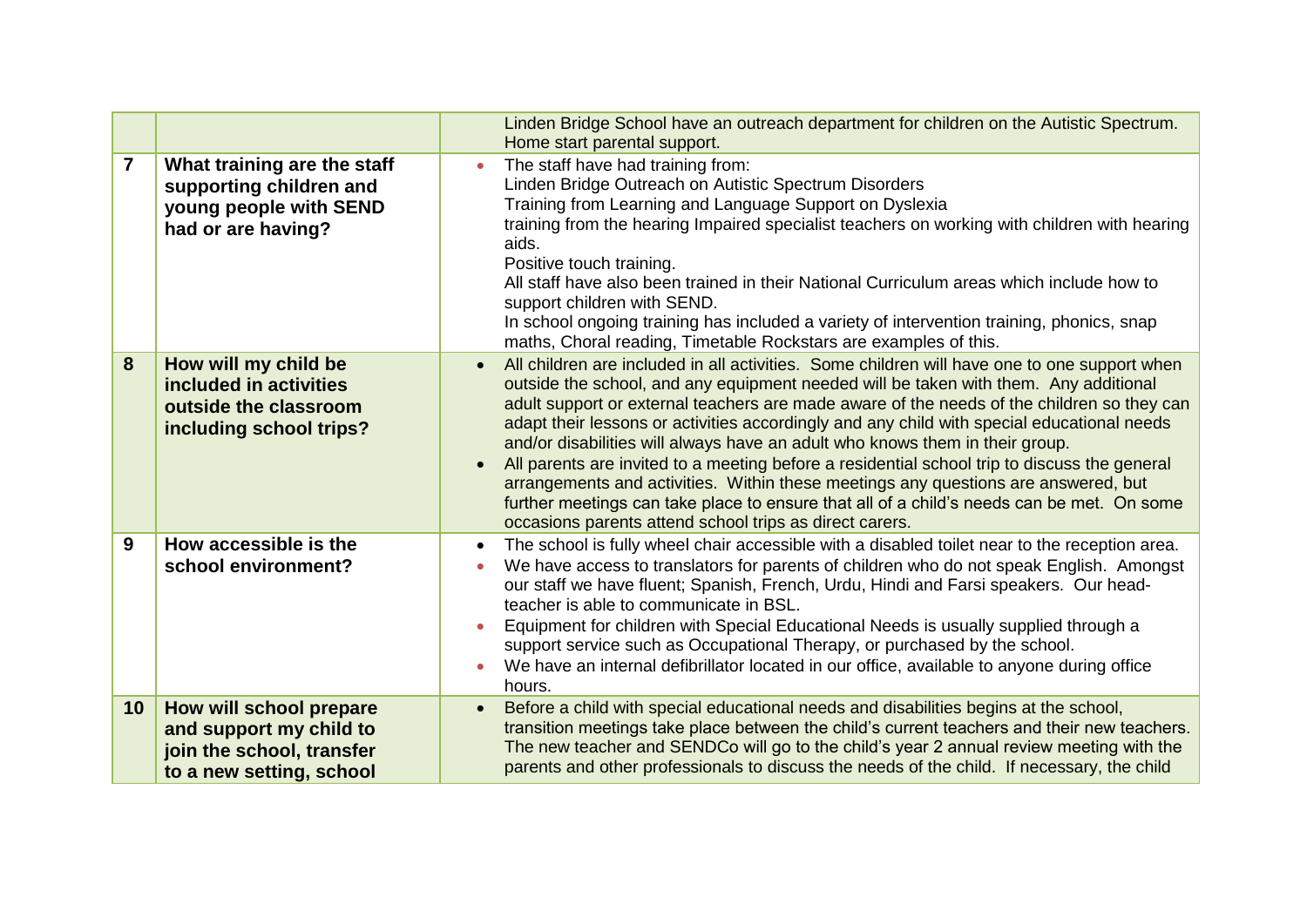|                 | or the next stage of<br>education and life?                                                               | will have a several tours of the school so they become familiar and often children take<br>photos of the key members of staff they will be with.<br>The school will ensure that staff are trained and aware of the additional needs of any child<br>starting at the school. The school will undertake any reasonable changes to the school<br>environment to ensure the child is safe and able to fully access the curriculum and the<br>school site.<br>When children are in year 6, transition meetings between schools are arranged to discuss<br>all children who are moving on. The new schools are invited to the child's review meeting<br>with other professionals to discuss the child's needs.<br>All children are included in lessons about how to prepare for high school and special<br>groups are run for children with a higher level of need if required.<br>All the child's reports and documentation will be passed on to the new school.<br>$\bullet$                                                                                                                                                                                                                                                             |
|-----------------|-----------------------------------------------------------------------------------------------------------|--------------------------------------------------------------------------------------------------------------------------------------------------------------------------------------------------------------------------------------------------------------------------------------------------------------------------------------------------------------------------------------------------------------------------------------------------------------------------------------------------------------------------------------------------------------------------------------------------------------------------------------------------------------------------------------------------------------------------------------------------------------------------------------------------------------------------------------------------------------------------------------------------------------------------------------------------------------------------------------------------------------------------------------------------------------------------------------------------------------------------------------------------------------------------------------------------------------------------------------|
| 11              | How are the school's<br>resources allocated and<br>matched to children's<br>special educational<br>needs? | For children with an Education, Health and Care Plan the budget is set within the<br>$\bullet$<br>statement and the statement also explains how that money should be spent.<br>The school's SEND budget is spent supporting children with SEND by helping with the<br>$\bullet$<br>cost of group teachers and teaching assistants. Some of the budget is also spent on<br>resources for children, such as appropriate reading books, PE equipment and occupational<br>therapy equipment, such as: ergonomic writing slope, specialist scissors, overlays,<br>cushions and pencil grips.                                                                                                                                                                                                                                                                                                                                                                                                                                                                                                                                                                                                                                              |
| 12 <sub>2</sub> | How is the decision made<br>about what type and how<br>much support my child<br>will receive?             | If a child has an Education, Health and Care Plan the amount of support a child receives is<br>$\bullet$<br>set out clearly. All the children in the school are assessed at regular intervals for reading,<br>writing and maths, the outcomes of which are then analysed by the class, group teachers,<br>and the SENDCo. Any children falling below the expected outcomes will receive support in<br>those areas.<br>At the end of any given support children will be re-assessed for impact and a decision is<br>$\bullet$<br>then made weather the child needs further intervention or not.<br>Teachers also identify children who may have speech and language difficulties such as<br>$\bullet$<br>following a longer set of instructions or have difficulty formulating answers to questions. If<br>this is the case the class teacher, parents and SENDCo will discuss the child joining the<br>Speech and Language group in school or a referral for external support.<br>Class teachers will also monitor the behaviour of children and after discussion with parents<br>and the SENDCo will consider the support of the school's Social Skills group or making a<br>referral to the Behaviour Support Specialist Teachers. |